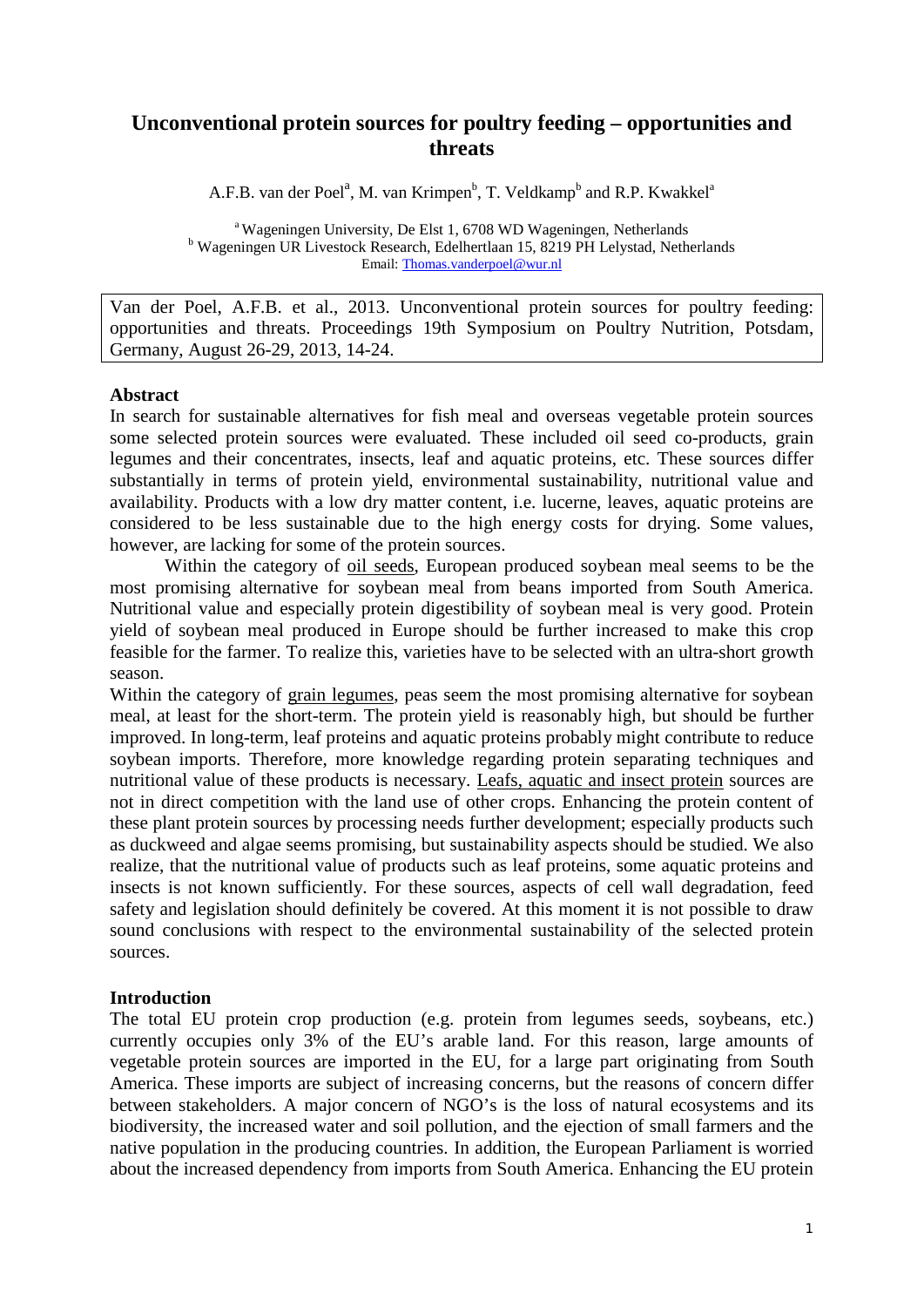crop production enlarges the possibilities for crop rotation, having the advantage to reduce the risk of crop diseases and stabilising EU farmers' income. Moreover, more influence on socially desirable cultivation (e.g. non GMO soybean production) can be practised.

So, if there is a strive to be less dependent from non-European protein sources, this could be achieved by:

- The use of protein sources from EU, incl. new, unconventional diet ingredients
- Improved production efficiency
- Lowering the crude protein level in poultry diets, and/or increase of crystalline amino acids where possible.

In this manuscript, possibilities for a successful cultivation, processing and use of alternative protein sources in (organic) poultry diets under European climatic conditions have been summarized, thereby taking sustainability issues and legislative aspects into account. Because of new regulations with respect to regional cultivation of feed and the ban on the use of nonorganic feed ingredients, the organic animal husbandry urgently needs regionally produced high quality protein sources. Therefore, the organic sector is an even larger appropriate sector for applying new protein sources and may also serve as an example for an increased use of novel protein sources in conventional intensive animal production systems. These novel, rather unconventional protein sources have been neglected up till now, owing to constraints imposed by different nutritional and technological considerations (Table 1).

Table 1. Factors limiting the use of novel feed resources in broiler feed formulation Nutritional aspects

- variability in nutrient level and quality
- presence of naturally occurring anti-nutritional and/or toxic factors
- presence of pathogenic micro-organisms
- need for supplementation

Technical aspects

- seasonal and unreliable supply (need for storage)
- bulkiness, wetness and/or powdery texture
- processing requirements
- lack of research and development efforts

(Modified after Ravindran & Blair, 1991)

Present investigations, therefore, have to concentrate on the factors limiting to the use of these ingredients, originating from both:

- relative conventional ingredients, but implying novel technologies
- unconventional ingredients

The following information describes the potential of nutrient recovery from certain protein sources. For this purpose, the study of Van Krimpen al. (2013) was used as a general structure of the analysis with additional information on insects (Veldkamp et al., 2012) and special journal articles. The reader is referred to these studies to obtain references to a large number of issues presented in this paper.

In Van Krimpen et al. (2013), a long list of 62 feed ingredients was composed, containing a wide range of potential protein sources. Then, criteria were applied to select the protein sources that potentially might contribute to increase the European protein production:

• the protein source should be able to perform well in the climate conditions of North West Europe;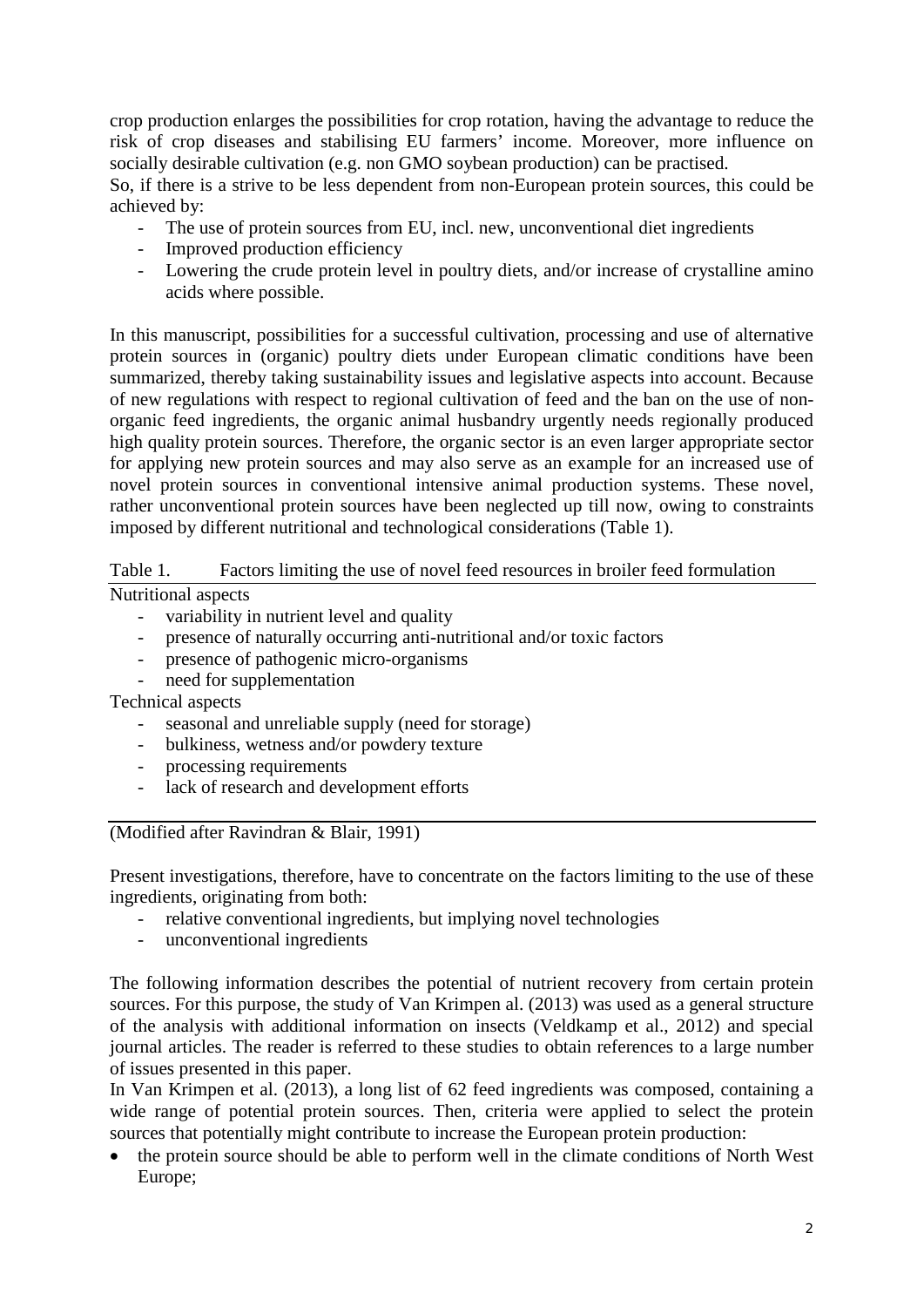- the cultivation of the protein source in Europe is currently no common practice or its process technology is;
- In the long term (after 2020) the protein source is still applied in feed and not in food.

Based on these criteria, the following protein sources were identified as potentially interesting alternatives (Table 2).

| production                 |                                                                      |
|----------------------------|----------------------------------------------------------------------|
| Category                   | Protein source                                                       |
|                            |                                                                      |
| Oil seeds                  | Proteins of defatted soybeans, rapeseed and sunflower seed           |
| Grain legumes              | Peas, <i>Vicia faba</i> , lupines and their concentrates, chick peas |
| Forage legumes             | Lucerne (alfalfa)                                                    |
| Cereals and pseudo cereals | Proteins from oat and quinoa or cereal co-products                   |
| Leaf proteins              | Grass, sugar beet leaves                                             |
| Aquatic proteins           | Algae, both macro- (seaweed) and microalgae, duckweed                |
|                            | Mussel meal                                                          |
| Insects                    | Mealworm, housefly, black soldier fly                                |
| Microbial proteins         | Bacterial protein meal                                               |

Table 2. Short list of potentially interesting protein sources to increase EU feed protein  $p = p$  is a set of  $p = p$ 

From a plant cultivation point of view grain legumes, especially peas and beans, are very interesting due to their high protein content (17-35%) and because cultivation practises are already available and implemented. However, these crops are very sensitive to pests and pathogens. Soybeans might be interesting because of the high protein content, although the current yield is too low for making cultivation attractive for the European farmers. Breeding steps for high yielding cultivars with a short growing season still need to get more input. Rapeseed (meal) is already cultivated in considerable amounts in the EU with a reasonable protein yield per hectare.

Aquatic protein sources (duckweed, several micro-algae, some macro-algae and bacteria proteins) are very interesting because of a high protein content and very high yields (Table 3), but processing and feasibility for application as feed ingredients, however, still needs much research. Not only the high yield per hectare, as for duckweed, and the high protein level is interesting, but also the fact that these new putative protein sources do not need good agricultural soil for cultivation. For all protein sources with a high water content, such as (leftover) leaf material, duckweed, micro- and macro algae, a drying step for storage and transport is - in most cases -required.

|                            |           | Protein level Yield potential in | Protein yield possible |
|----------------------------|-----------|----------------------------------|------------------------|
|                            | (%)       | $EU$ (tons $DM/ha/y$ )           | (tons/ha/y)            |
|                            |           |                                  |                        |
| Soybeans, full fat         | 35        | $1.5 - 3$                        | $0.6 - 1.2$            |
| Legumes (pulses) e.g. peas | $17 - 35$ | $4-6$                            | $1 - 2$                |
| Sea weed                   | $10-30$   | 25                               | $2.5 - 7.5$            |
| Micro-algae                | $25 - 50$ | $15 - 30$                        | $4 - 15$               |
| Duckweed                   | $35 - 45$ | $30 - 40$                        | $10-18$                |

Table 3. Protein content, yield/ha and protein yield/ha of some protein sources.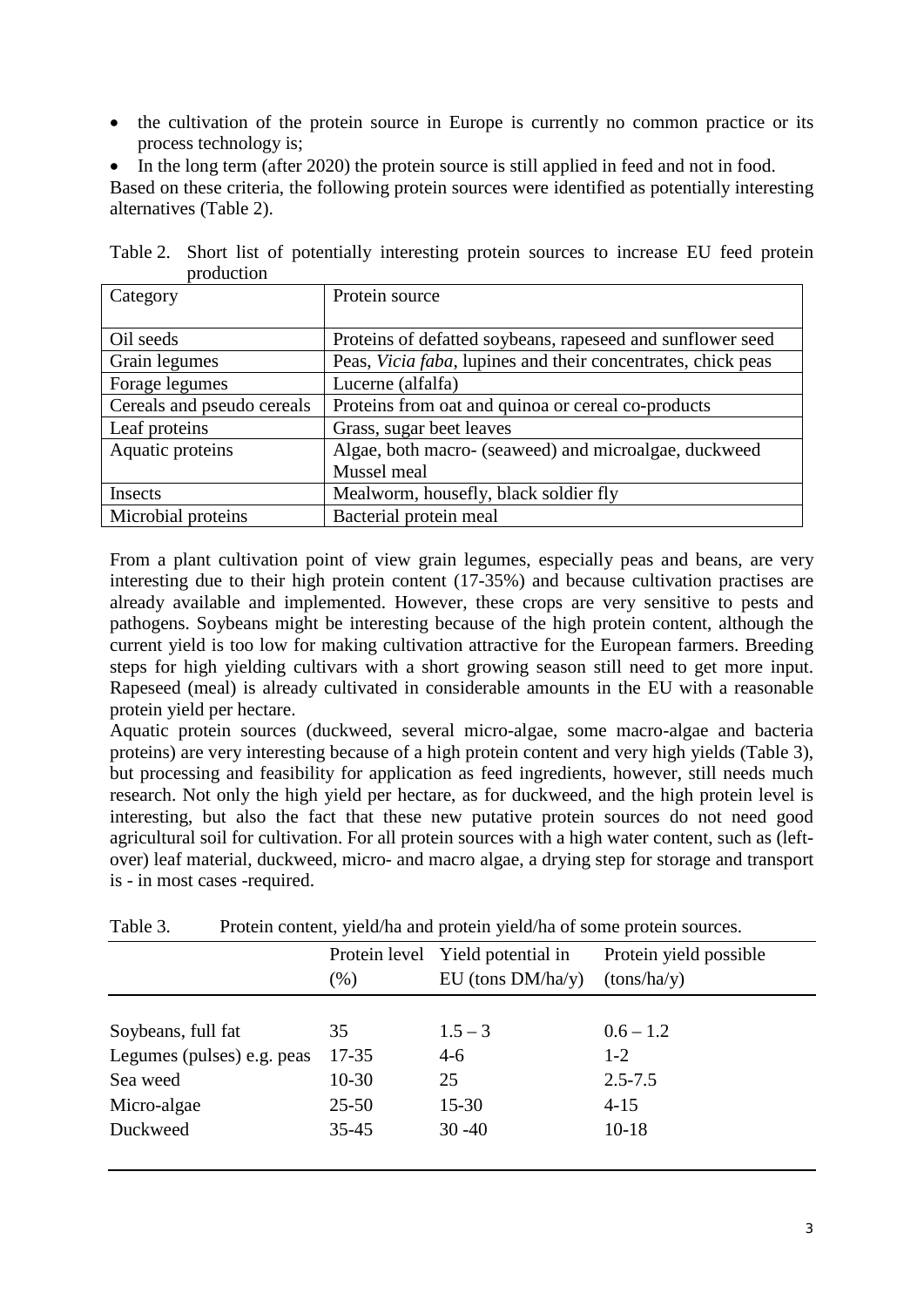In the search for European protein sources, not only crop yield and nutritional value, but also environmental issues have to be taken into account for a complete consideration. Since feed production, including crop cultivation, feed processing and transport are responsible for about 54-73% of total GHG emissions per kg of pig. optimization of feed production and diet composition might help to reduce GHG emissions from animal husbandry. Calculation of GHG emission is based on emission factors during crop cultivation and transport, like input of N, phosphate, herbicides, pesticides, and diesel used by field machinery and transport. GHG emission is expressed in g  $CO_2$ -equivalents per kg of crop yield, also known as carbon footprint (CFP).

In addition to the emission of GHG directly related to feed production, GHG emission also occurs due to land use and land use change (LuLuc). Land use change relates to the conversion of land used for e.g. forestry or pasture, into cropland for cultivation. GHG emissions from land use change are distinguished in emissions from direct and indirect land use change. Direct land use change relates to the conversion of land attributed directly to a feed ingredient, e.g. soybeans. Indirect land use change relates to the conversion of land for other crops, induced by changes in the cultivation area of feed ingredients. If for instance pristine lands are cleared to fulfil the increased demand for crops, because part of these crops are used for the production of biofuels, the additional emissions of GHG due to this indirect land changes has to be adjusted to the GHG balance of the biofuel. Attribution of land use change emissions to crops is a complex issue and the methodology is still subject of debate.

In the following text, separate protein sources will be characterized for its properties with respect to its potential a novel poultry feed ingredients.

### **Oil seed co-products and grain legumes**

#### Characterization

The processing of ingredients, thereby reducing the level of anti-nutritional factors (ANFs) and increasing the protein content to levels of 65% or higher, would fulfil the need for high quality proteins for application in all kind of organic diets and in conventional diets for young animals (piglets, broilers, rearing hens). The processing of the selected feed resources to enhance their protein content is generally still in development and not yet well established. On the short term, attractive protein enriched resources might be:

- Regarding oil seeds: rapeseed protein concentrates. Protein enrichment of defatted sunflower meal seems to be less attractive.
- Regarding legumes: protein concentrates prepared by fine milling and subsequent dry fractionation from peas (Table 4) and faba beans. The former are already on the market.
- Regarding cereals, cereal protein concentrates as a results from front-end fractionation in ethanol production (Jung and Batal, 2009) can be considered.

Proteins derived from oil seeds are very useful for application in pig and poultry diets, while there is already a widespread use of soybean, rape seed, and sunflower seed meal in these diets. These protein sources are well known in terms of chemical composition and nutritive value. It is assumed that the nutritional characteristics of European cultivated soybean meal are similar to the ones cultivated in South America, but until now this has not been proven. Less information is available with respect to concentrates of these protein sources. Results of one experiment showed that rape seed (canola) protein concentrate can be used up to 10% in piglet diets.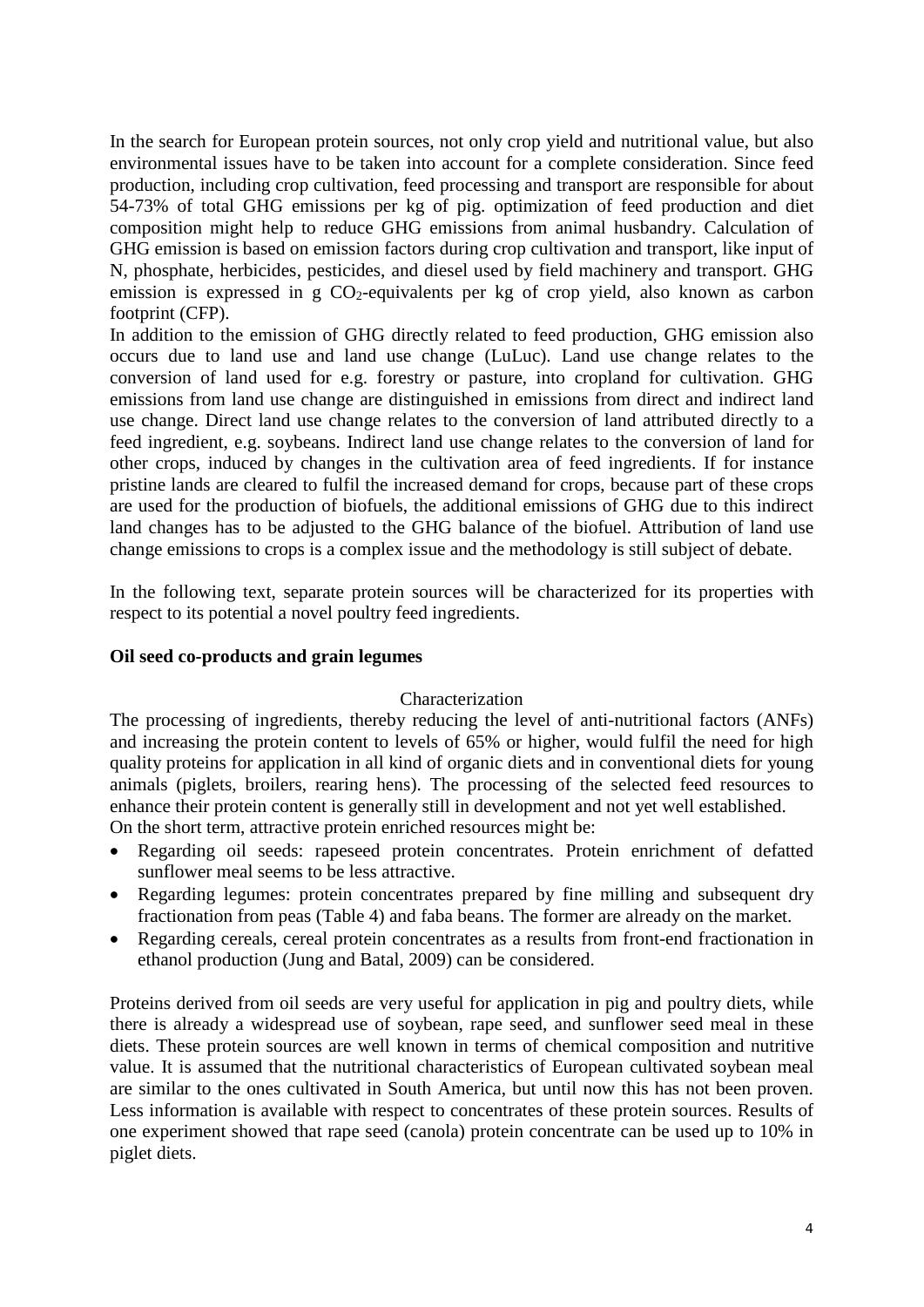Dry fractionation of legumes seeds include fine milling and separation of particles on the basis of differences in the density of protein and starch granules in an air flow, the process of air classification. In this way, a fineness fraction is derived with protein levels up till 55-60% (Table 4; Van der Poel & Zandstra, 2013; unpublished results).

|                | $\alpha$ crassification (cat point $\alpha$ and $\beta$ ). |                |          |      |
|----------------|------------------------------------------------------------|----------------|----------|------|
| Fraction       | Yield $(\%$ of M)                                          | Moisture level | CP in DM | PSE* |
|                |                                                            | (% )           | $(\%)$   | (% ) |
| $M^{**}$       | 100                                                        | 11.9           | 21.0     |      |
| P <sub>1</sub> | 20.4                                                       | 9.5            | 56.7     |      |
| S <sub>1</sub> | 79.6                                                       |                | --       |      |
| P <sub>2</sub> | 6.4                                                        | 9.1            | 53.3     |      |
| S <sub>2</sub> | 73.2                                                       | 11.0           | 11.8     |      |
| P <sub>1</sub> | 20.4                                                       |                |          | 55.1 |
| $P1+P2$        | 26.8                                                       |                |          | 71.4 |

Table 4. Yield and separation efficiency of pea (cv Mulder Marne) after milling and air classification (cut point  $20 \text{ µm}$ ).

\* Protein separation efficiency

\*\*  $M =$  whole pea; P is protein (fineness) fraction; S = starch fraction

From Table 4 it can be deduced that fractionation of this pea cultivar resulted in a pea protein concentrate (PPC;  $P1 + P2$  fractions) that comprises 26% of the pea mass, has a protein content of  $\sim$  55%; about 71% of the total original protein level was included in the PPC. Protein concentrates from feed legumes are commercially available, however, together with the enrichment of the protein in the fineness fraction, also its proteinaceous enzyme inhibitors (trypsin inhibitor; TIA) are enriched in these fractions.

Peas differ greatly in their TIA level which means that, depending on the TIA level and its application, an additional heating step is necessary before (treatment of peas) or after (treatment of the concentrate) dry fractionation (Table 5).

|                 | $\sigma$ $\Gamma$ |                |                |         |  |  |  |  |  |
|-----------------|-------------------|----------------|----------------|---------|--|--|--|--|--|
|                 |                   | Pea cultivar A | Pea cultivar B |         |  |  |  |  |  |
|                 | High TIA          | Low TIA        | High TIA       | Low TIA |  |  |  |  |  |
| TIA (TIU/mg DM) | 8.73              | 1.45           | 7.40           | 1.78    |  |  |  |  |  |
| CAID cysteine   | 0.738             | 0.812          | 0.721          | 0.804   |  |  |  |  |  |
| CAID methionine | 0.887             | 0.930          | 0.885          | 0.929   |  |  |  |  |  |

Table 5. Apparent ileal digestibility in broilers of methionine and cysteine in peas with low and high trypsin inhibitor activity (TIA)

TIU: trypsin inhibitor units; CAID: coefficient of apparent ileal amino acid digestibility. WISEMAN et al. (2003)

Legumes, e.g. *Vicia faba*, lupines and peas, and chickpeas, can significantly contribute to the protein supply of poultry, although their anti-nutritional factors have to be taken into account. Results of a piglet trial showed that the digestibility of pea protein concentrate was similar or even better than that of whole peas. Based on these results, and considering that the production process of protein concentrates from legumes is sustainable and already commercially available, it was concluded that these concentrates are a promising category of European produced high quality protein, especially for application in organic diets.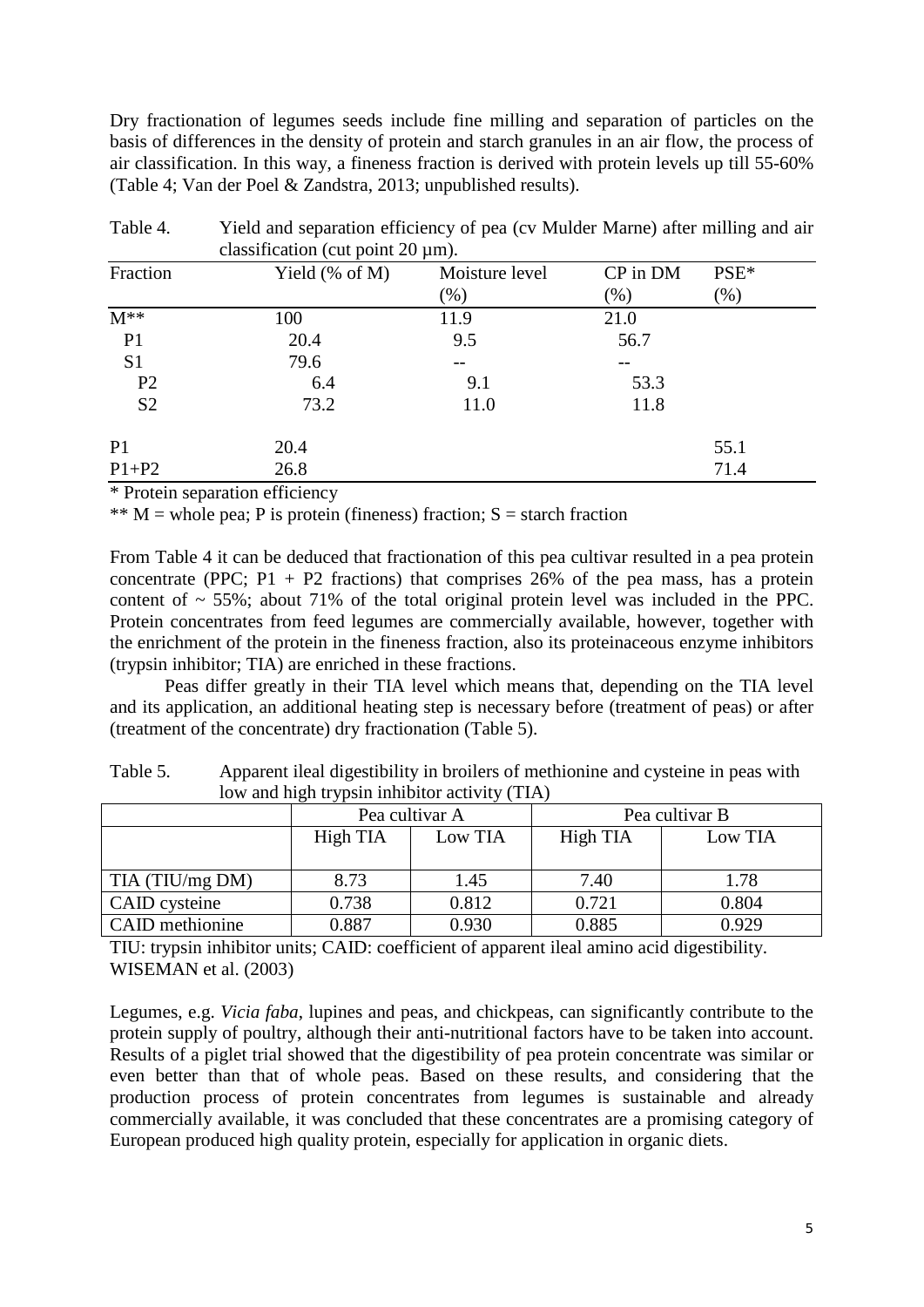An example of the more conventional ingredients (corn) combined with more or less unconventional processes is front-end fractionation sieving DDG. In this procedure, corn fractions (endosperm, germ, bran) are separated before fermentation takes place, giving rise to a high protein corn distillers dried grain (corn DDG). This process eliminates non-fermentable fractions (germ/bran) to result in a DDG that contains more protein (45% in DM) and amino acids (but is lower in phosphorus and fat) than the traditional distillers dried grains and solubles (DDGS) from corn.

This high protein DDG has been proven to be an acceptable feed ingredient when up to 12% is included in a laying hen diet during peak production (Table 6).

| Variable                      | Control           | 3% DDG | 12% DDG |  |
|-------------------------------|-------------------|--------|---------|--|
| Hen-day egg production $(\%)$ | 90.9 <sub>b</sub> | 93.8a  | 93.3a   |  |
| Egg weight $(g)$              | 55.5ab            | 56.2a  | 55.0b   |  |
| Egg mass* $(g)$               | 50.4b             | 52.7a  | 51.3b   |  |
| Feed intake $g/d*hen$         | 92.6b             | 95.8ab | 94.9ab  |  |
| Feed intake/g egg mass        | 1.84ab            | 1.82b  | 1.85ab  |  |

| Table 6. |  | Effect of feeding high-protein corn DDG to laying hens on production |  |  |  |  |
|----------|--|----------------------------------------------------------------------|--|--|--|--|
|          |  | characteristics (21-41 d of production).                             |  |  |  |  |

\*Egg mass = hen-day egg production  $*$  egg weight / 100

Adapted from Jung & Batal, 2009

### Opportunities & threats

Cereals, grain legumes including European soybeans and their protein concentrates are a promising category of European produced high quality protein – level and digestibility – also for its application in organic diets. For legumes, their anti-nutritional factors have to be considered but there is a lot of knowledge available on this issue from European research programmes, some twenty years ago.

#### **Leaf proteins**

#### Characterization

For the longer term, protein enrichment of leafs/grasses might deliver attractive feed ingredients. Particularly grass protein concentrates seem to be promising because their development is already in the pilot stage. Lucerne and sugar beet leafs processing is in a less advanced stage than grass processing.

For the use of leaf proteins, only scarce information is available for the application in poultry diets, contrary to pigs diets. In organic broiler husbandry, access to a grass-clover covered pasture might substantially contribute to the protein supply of the broilers. Broilers were able to realize 7% of the recommended amount of protein by the intake of grass-clover from the pasture. Laying hens are able to consume considerable amounts of fresh grass, which might contribute for  $12 - 13%$  of the total dry matter intake.

Protein content and digestibility of fresh grass depends on a number of factors, among others stage at harvest. Protein content of fresh grass, that was harvested at either a young or older (3 weeks later) stage, was 148 and 108 g/kg DM.

Extraction of protein from grass, thereby separating proteins from fibres, might increase the applicability in poultry diets. These proteins can be valorised as alternatives to extracted soybeans. Until now, hardly any information regarding nutritional value of grass proteins for monogastric animals is available. Extraction of protein may influence its properties and nutritive value. For example, protein digestibility can be reduced as a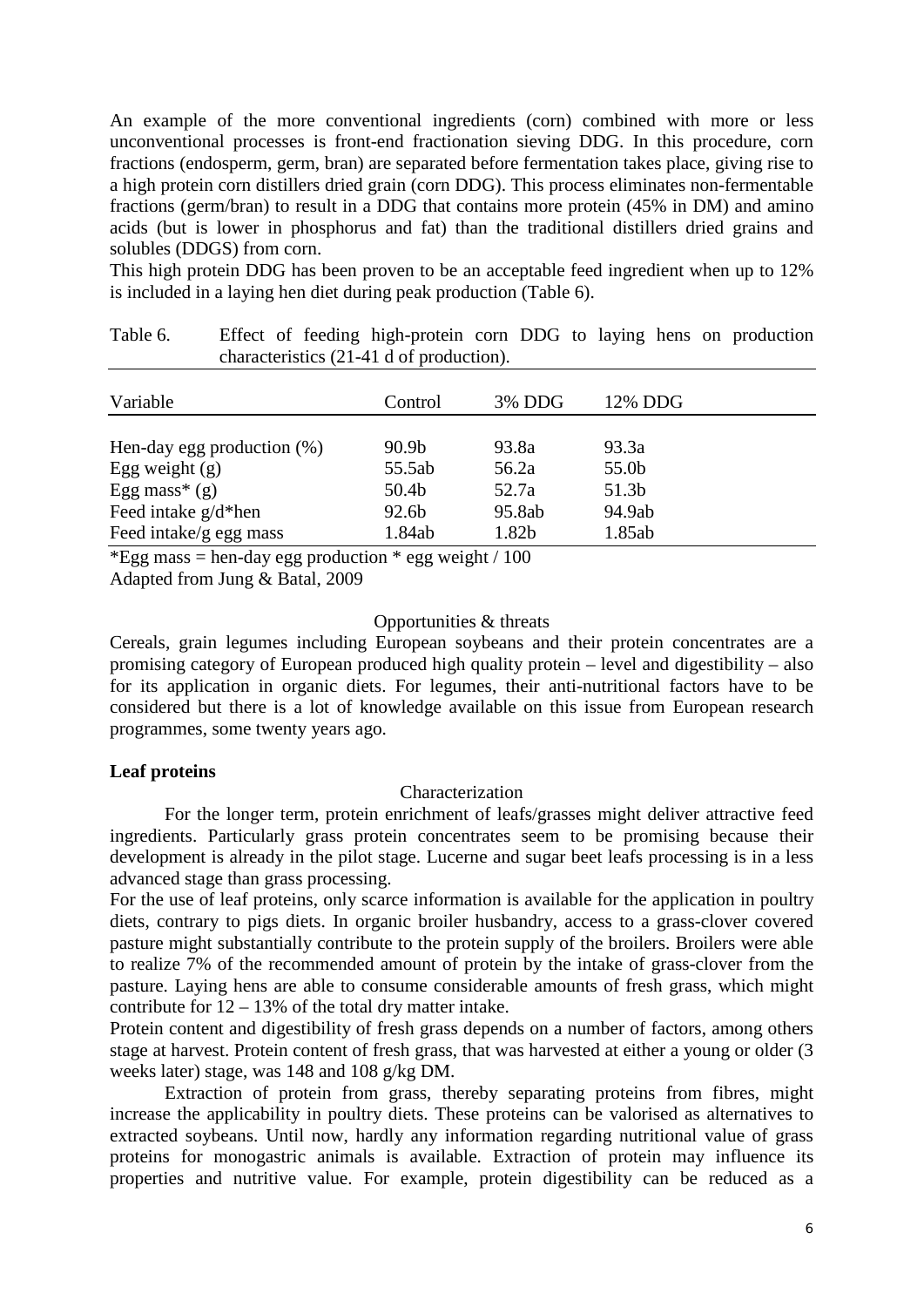consequence of Maillard-like reactions, the formation of lysinoalaline, reactions with oxidized polyphenols, and racemization, finally resulting in a reduced uptake of lysine and other amino acids. Moreover, further development of protein extraction techniques is necessary to increase protein yield and to make these techniques economically feasible.

#### Opportunities & threats

Grass and lucerne hay to some extent can contribute to the protein supply of monogastric animals as described in literature for gestating sows and growing finishing pigs. The fibre content of these ingredients, however, may limit their use in monogastric diets. Bio-refinery might increase possibilities to use grass and lucerne by separating the protein and fibre fractions, but techniques should be further developed before application in practice. Consequently, at the moment, no firm conclusion regarding their potential use in poultry diets can be drawn.

#### **Aquatic proteins**

#### Characterization

Some aquatic proteins, e.g. micro algae and duckweed, might be valuable protein sources for pigs and poultry, whereas intact seaweed seems less suitable. In addition to the necessary development regarding protein extraction from these sources, more research is required to determine the nutritional characteristics of these ingredients, cell wall degradation characteristics, feed safety, and legislative aspects.

Processing to enhance the protein content of the aquatic resources algae and duckweed is still in its infancy. They may offer new opportunities on the long term  $(>10$  years).

#### *Algae*

Aphanizomenon flos-aquae (blue-green alga), Spirulina (blue-green alga), and Chlorella (green alga) are the most prominent protein-rich algae, which are commercially produced. Blue-green algae (also called cyanobacteria) are micro-organisms, because of their simple cellular structure. Some *Aphanizomenon* and *Spirulina* are toxic, however, the strains cultured for consumption do not contain toxins. In contrast to *Spirulina, Aphanizomenon* flos-aquae is able to fix nitrogen. Apart from their high protein content, health promoting properties are attributed to blue-green algae, such as the supply of unsaturated fatty acids, stimulation of the immune system, and protection from cancer. Intake of Chlorella extracts is associated with enhanced immune responses and antitumor effects.

Algae meal from *Spirulina platensis* was evaluated as a poultry feed ingredient in an experiment with broilers. The algae meal contained 344 g total ash and 423 g crude protein per kg dry matter. The ash content in that algae meal was high, compared to the 83 g/kg mentioned. The most dominant minerals in the ash fraction were sulphur, potassium, sodium and chloride, and these mineral contents have to be taken into account for the feed formulation. Amino acid composition showed a lower concentration of lysine, histidine and phenylalanine in proteins of the *Spirulina* meal than in protein of soybean meal, whereas the other essential amino acids were present in higher concentrations. Four diets, containing 0, 50, 100 and 150 g algae meal per kg diet were fed to male broiler chicks from 6 to 34 day of age. Feed intake was reduced in birds fed diets containing 100 and 150 g algae meal, whereas weight gain in birds fed these diets was decreased to less than 80% or the control group. Feed conversion ratio for diets with 0, 50 and 100 g algae meal was within the range of good commercial production, whereas birds fed the diet with 150 g algae meal consumed significantly more feed per unit weight gain. ME content was similar for the 4 diets, which suggests that the ME-concentration in the *Spirulina* meal was not much different from the mixture of maize, soybean meal, and wheat-starch.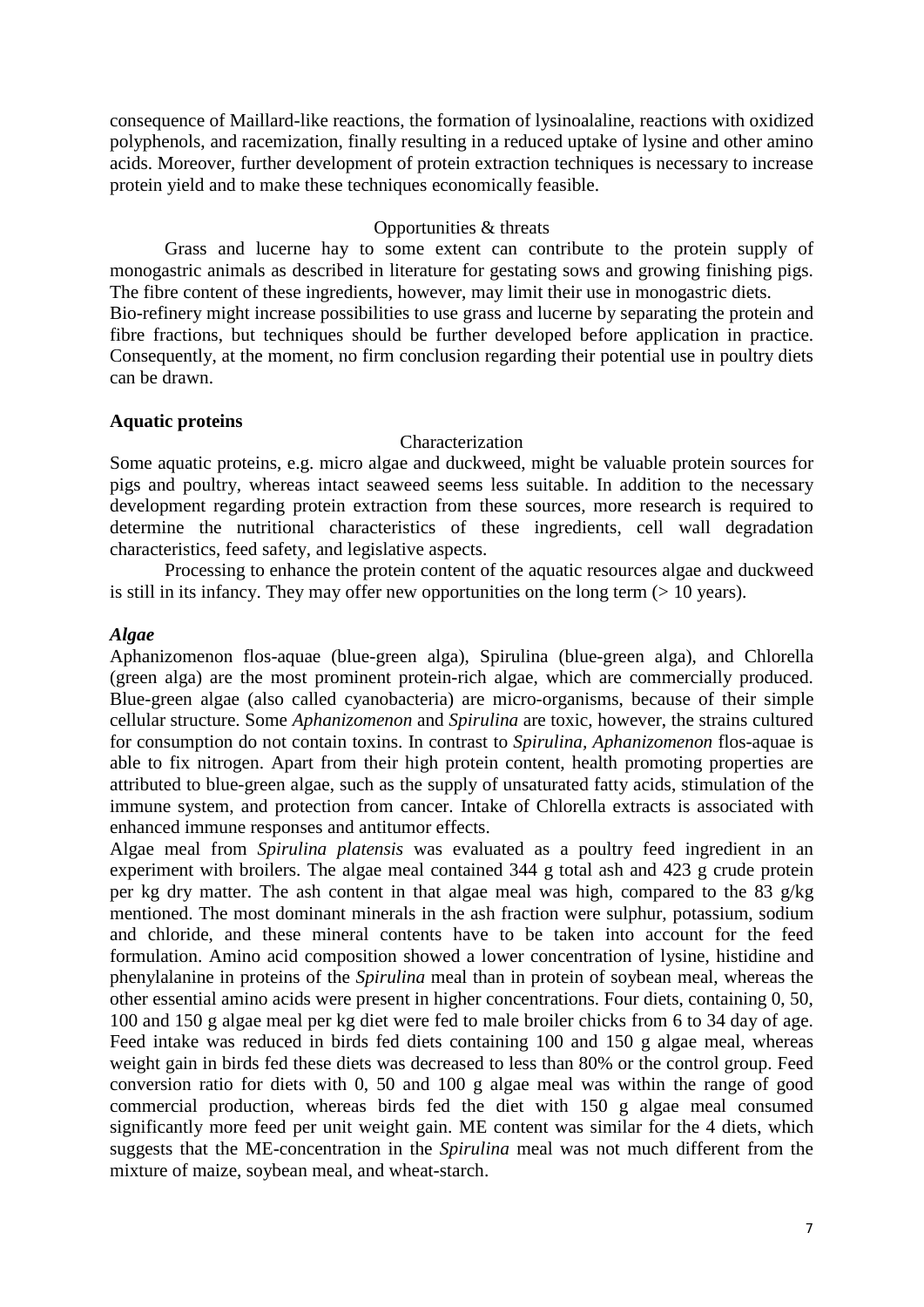#### Opportunities & threats

Results available from literature suggest that algae can be considered as a useful protein source in mono-gastric diets, especially when mass-cultured systems are considered. Further investigation, however, is needed concerning productive systems, contamination by bacteria, its nutrient composition (the cellulosic cell wall digestibility) and its nutritive value in poultry nutrition.

Threats: toxins/heavy metals, variable composition. At the moment, the nutritional benefits of algae cannot justify a systematic inclusion in poultry diets due to higher costs than that of conventional protein ingredients such as soybean meal.

#### *Seaweed*

The moisture content of fresh seaweed (marine algae) is very high and might amount up to 94% of the biomass. The nutritional composition of seaweeds varies, depending on strain, season and area of production. The total protein content varies among different seaweed strains in North-western Europe and is rather small in brown seaweed  $(10 - 24\%$  of dry weight), whereas higher protein contents are observed in green and red seaweed species (up to 44% of dry weight).

The major components of unwashed/washed seaweeds are crude protein (11.14 and 12.42%) and crude ash (43.30 and 37.25%). Washing resulted in a change of the contents of some minerals and amino acids, e.g. Ca (2.20 and 38.6 g/kg), lysine (4.62 and 3.86), methionine  $(1.21 \text{ and } 1.36 \text{ g/kg})$ , cysteine  $(0.76 \text{ and } 0.90 \text{ g/kg})$ , threonine  $(3.48 \text{ and } 3.77 \text{ g/kg})$  and tryptophan (1.17 and 1.03 g/kg) were determined. The main minerals in the ash fraction of the washed seaweed were magnesium (122 mg/g seaweed), chlorine (61 mg/g), calcium (39 mg/g)sodium (39 mg/g), potassium (33 mg/g), and phosphorus (28 mg/g). These high mineral contents have to be taken into account during feed optimization. No anti-nutritional factors were observed, except tannins at a very low level (1.50 and 1.67 g/kg). In vitro digestibility of dry matter was low (29.0 and 24.7%), probably due to the high content of inorganic matter and the presence of complex polysaccharides in seaweed. These authors concluded that the unwashed seaweed due to its high content of minerals and amino acids provides perspective for use as a supplement for animal feeding. This perspective, however, could not be confirmed in a digestibility experiment.

Ventura et al. (1994) stated that crude *Ulva rigida* seaweed is not a suitable ingredient for poultry diets, at least at inclusion rates of 100 g/kg or higher. These authors found a low AME<sub>n</sub> value (2.9 MJ/kg DM) in a chick growth trial using diets containing 0, 100, 200 and 300 g seaweed per kg. As the content of seaweed was increased, feed intake and growth rate decreased  $(P< 0.05)$ .

#### Opportunities & threats

Only a limited number of experiments has studied the nutritional value of seaweed for monogastric animals; seaweed in its present form is unsuitable as energy and protein source for poultry. Until now, no results are available of the nutritional value of extracted seaweed protein concentrates. Moreover, applying cell wall degrading techniques (e.g. pulse electric field) and enzymatic break down of structural carbohydrates and proteins might improve energy and protein digestibility of seaweeds. Further research is necessary to investigate these aspects.

#### *Duckweed*

On a dry matter base, duckweed has a high protein content with a valuable amino acid composition. Chemical composition of different duckweed species is shown in Table 7. Protein content, however, is also affected by harvest date and location.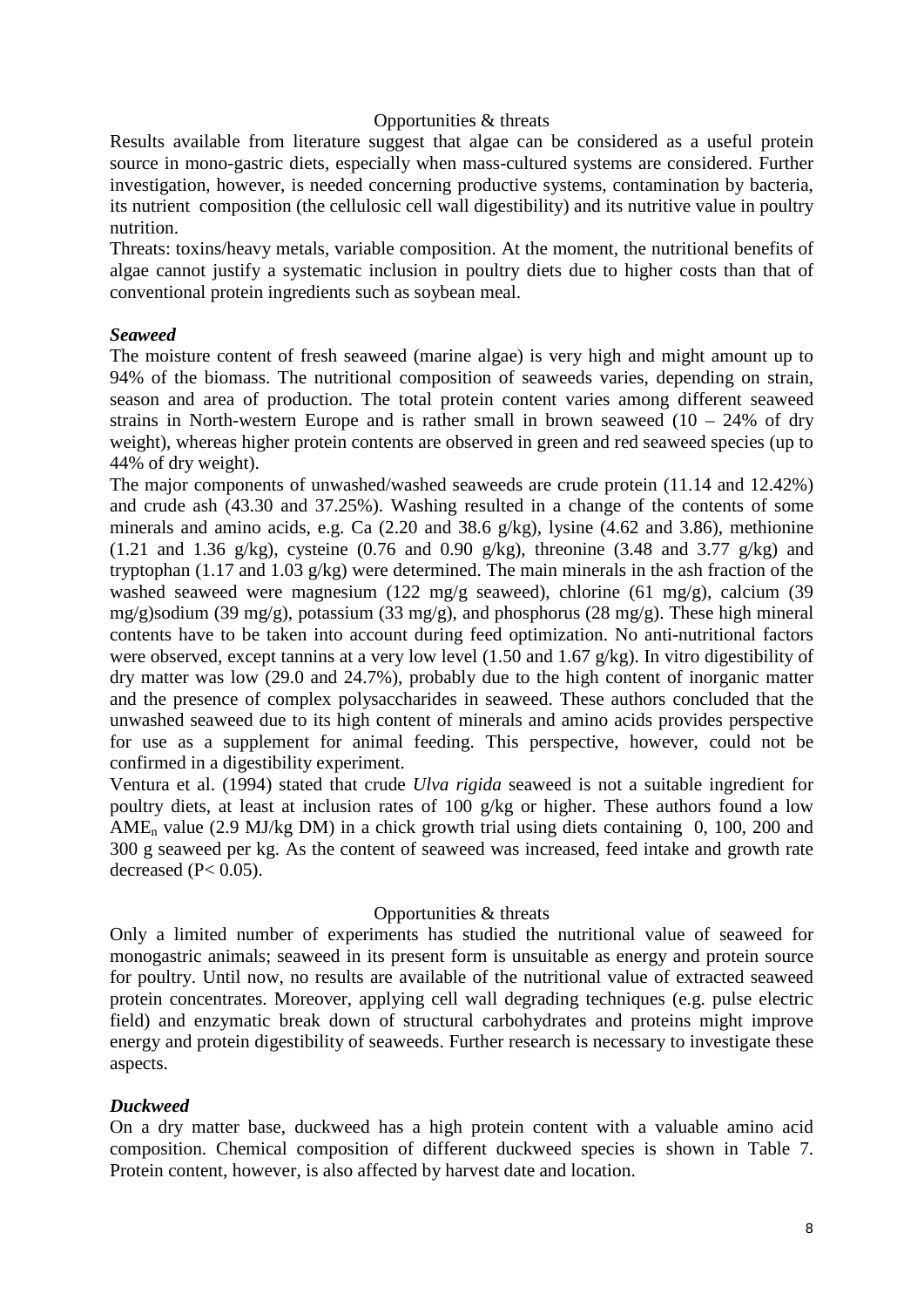| 1,00,1         |       |          |           |               |
|----------------|-------|----------|-----------|---------------|
| <b>Species</b> | L.    | S.       | D.        | W. columbiana |
|                | Gibba | punctate | polyrhiza |               |
| Dry<br>matter  | 4.6   | 5.2      | 5.1       | 4.8           |
| $(\% )$        |       |          |           |               |
| Crude protein  | 25.2  | 28.7     | 29.1      | 36.5          |
| Crude fat      | 4.7   | 5.5      | 4.5       | 6.6           |
| Crude fibre    | 9.4   | 9.2      | 8.8       | 11            |
| Ash            | 14.1  | 13.7     | 15.2      | 17.1          |

Table 7. Chemical composition of different duckweed species (% of DM) (Rusoff et al., 1980).

The amino acid composition of several duckweed species is shown in Table 8.

| Table 8. Production levels of egg-laying birds at 18 weeks fed diets containing different |
|-------------------------------------------------------------------------------------------|
| levels of dehydrated <i>lemna gibba</i> meal from sewage water (33% N x 6.25 in DM).      |

|                                | Level of dehydrated duckweed, % |      |        |  |  |
|--------------------------------|---------------------------------|------|--------|--|--|
|                                |                                 | 25   | 40     |  |  |
|                                |                                 |      |        |  |  |
| Feed consumption $(g/d)$       | 131                             | 131  | 125    |  |  |
| No of eggs/week/hen            | 5.9                             | 5.9  | 5.6    |  |  |
| Mean egg weight $(g)$          | 64.2                            | 63.1 | 63.6   |  |  |
| Feed conversion $(g DM/g egg)$ | 2.41                            | 2.47 | 2.38   |  |  |
| Live weight $(g)$              | 40                              | 114  | $-118$ |  |  |

(Haustein et al., 1988)

Obviously, very high levels of duckweed may decrease performance but substantial levels can be used to replace protein sources as SBM or fish meal. However, some variable responses are reported depending on the source of duckweed which can be high protein/low fibre or low protein/high fibre depending on the nutrients in the growth medium.

In vitro digestibility of duckweed was rather low and ranged from  $60 - 63\%$ , whereas analysed levels of dioxin and arsenic were above European legal standards (Hoving et al., 2012). Two duckweed species (*Lemna gibba and Wolffia arrhiza*) were added to diets of laying hens, thereby replacing soybean meal and fish meal. Duckweed was first sun dried to 40% DM, followed by forced air drying for 15 to 30 min to 90% DM. The optimal Lemna level in the diet of laying hens was 15%, but even at an inclusion level of 40% egg quality remained unaffected. The authors concluded that duckweed can be used to replace soybean meal and fish meal in diets of laying hens.

In contrast to adult laying hens, broiler chickens that were fed diets containing various levels (0 – 400 g/kg) of *Lemna gibba* showed a decreased feed intake and growth rate as the level of *Lemna gibba* increased.

#### Opportunities & threats

There is a tremendous potential for the production of duckweeds (10-18 ton/ha/y; Table 3). Despite this potential and its nutritive value, there are numerous impediments to these plants being incorporated into western farming systems. Large genetically determined variations in growth in response to nutrients and climate, apparent anti-nutritional factors, concerns about sequestration of heavy metals and possible transference of pathogens raise questions about the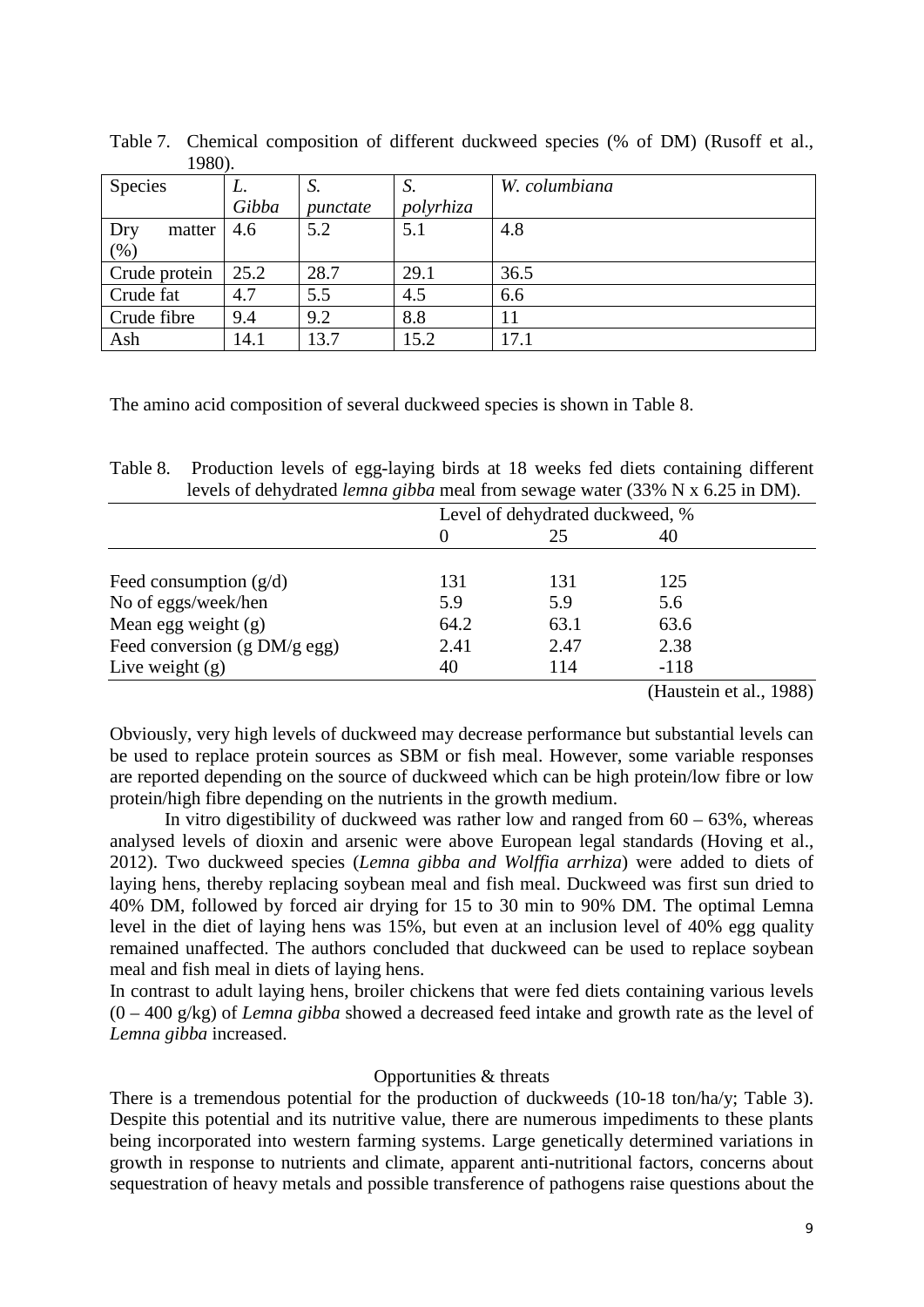safety and usefulness of these plants when grown under natural conditions and not cultivated under controlled conditions. A clear understanding of how to address and overcome these impediments needs to be developed – as are drying procedures and storage (sensitivity for rotting) and legislation – before duckweed is widely accepted for nutrient reclamation and as a source of animal feed. Genetic variations in in growth and responses to nutrients and climate conditions, however, provides the possibility for further selection of duckweed species that optimally fits in European farming systems.

Duckweed has the ability to accumulate heavy metals, so pollution in reservoirs has to be taken into consideration whereas also the presence of tannins/phenolic compounds was shown by Fasakin (1998). However, duckweed species *L. Gibba* can replace conventional protein sources up to 15% of the diet inclusion level without affecting production characteristics and body composition in laying hens (Haustein et al., 1994). However, variable responses to duckweed proteins are reported depending on the nutrients in the growth medium.

#### **Insect proteins**

## Characterization

Already in 1919, Lindner suggested that larvae of the common housefly could be used for the production of proteins and fat using human waste as a substrate (Lindner, P., 1919: Extraction of fat from small animals. *Z. Tech. Biol.* 7: 213-220).

The use of insects or its protein fraction as a sustainable protein rich feed ingredient in poultry diets is technically feasible. Insects can be reared on low-grade bio-waste and can turn bio-waste into high quality proteins, but opinions differ whether this is possible within 5 years. Insects therefore can be an interesting link in the animal feed chain to fulfill the globally increasing demand for protein.

Cultivation and processing insects and their inclusion in feeds for poultry production seems a promising innovation because of their high efficiency in making valuable nutrients. Insects have a well-balanced nutrient content; they have the same or an even better amino acid profile compared to soybean meal and fishmeal for use in pig and poultry diets. A rich content of polyunsaturated fatty acids, micronutrients and vitamins can be attained too. Furthermore, one must not forget the beneficial properties of the polysaccharide chitin, which is also found in insects. The use of insects has already been analysed for poultry because insects are already part of their natural diet and poultry is the second mostly eaten meat in the world.

Three insect species are most suitable to use in poultry diets due to their high amount of protein and their ability to degrade organic waste. These species are the Black Soldier Fly (BSF; *Hermetia illucens*), the common Housefly (*Musca domestica*) and the yellow Mealworm (*Tenebrio molitor*).

To concentrate on the BSF, to use larvae as a protein source in feed, certain steps within the process need to be taken: the larvae have to be separated from the substrate on which they grow. Manure seems to be a good substrate for larvae due to the high growth rate of the insects. After separation, the larvae need to be killed, washed and dried. During drying by heated air, temperatures should not exceed 70°C to prevent denaturation of the protein and with it the essential amino acids. After drying, the larvae could be milled to obtain larvae meal. Fat can be extracted from the full larvae meal to increase the protein content. One of the drawbacks is that using insects for animal feed is currently not possible in Europe due to legislation, which prohibits the use of processed animal proteins in feed for pigs, poultry, and ruminants. At the moment, discussions about revising legislation are kept and a clarification is expected in 2014.

Safety studies have shown that insects represented no health issues because microorganisms that infect insects are not able to contaminate vertebrates such as poultry, and processing techniques are available to prevent any pathogens or toxins from appearing within the feed.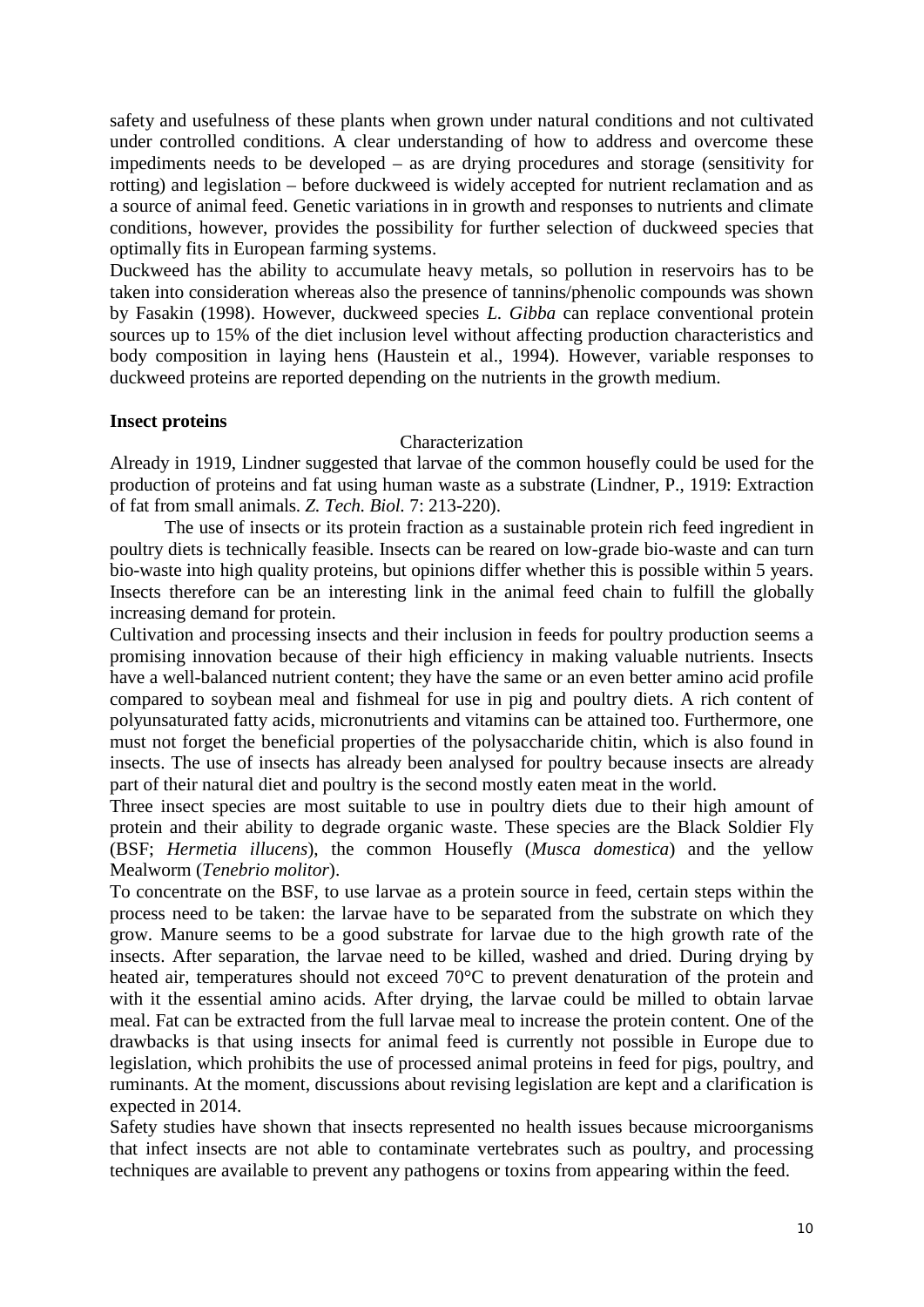At this moment, producing insects as an alternative protein source is still too expensive compared to conventional protein sources but several improvements or valorisations of insects properties could be achieved in order to make it more attractive. Within processing, costs could be reduced by increasing the level of automation and mechanization, and reducing energy consumption of the installations. Moreover, chitin and residues of manure have an economical value and could be separated and used for other applications. Finally, companies rearing insects could benefit from subsidies because of the reduction of nitrogen in manure and water pollution. Information on the nutritive Value is available for a large number of insect species, often about the common house-fly mealworm larvae. The protein content of insects widely varies across insect species and also within insects species and life stages (Figure 1).





Highest median crude protein content was found for common house-fly pupae (65.7% of DM) and lowest for the black soldier fly larvae (38.9% of DM) and pre-pupae (37.4% of DM).

Diener et al. (2009) concluded from their small-scale experiments. that biomass produced black soldier flies (BSF) could be a low-tech based waste treatment. These converters of organic wastes can serve as a nutritious ingredient for chicken feed, resulting in 42-45% protein and 31-35% fat. Yellow mealworm larvae and house-fly were comparable in CP content (median around 50% of DM). few data were available for the yellow mealworm pupae (n=2; 53.4% of DM), lesser mealworm larvae (n=1; 67.9% of DM) and super worm larvae (n=2; 45.0% of DM). General data on amino acid composition and its digestibility are promising although there is a need for evaluating nutrient digestibility of (processed) insects as feed ingredients before formulating insect-containing poultry feeds.

#### Opportunities & threats

To introduce insects as a feed ingredient in the poultry feed chain, additional research is recommended on its feeding value, functional properties, safety when using bio-wastes as a rearing substrate, extraction/use of nutrients (e.g. chitine) and use of left-overs/residue products after production. A low carbon footprint facilitates insects such as meal worms and black soldier flies to be used as feed ingredients.

Main bottlenecks were identified in the area of legislation, both approval in poultry diets and environmental being an obstacle for large-scale production of insects. Moreover, product safety (dioxin, toxic metals) and the achievement of a low cost price by an automation of the production process should be guaranteed.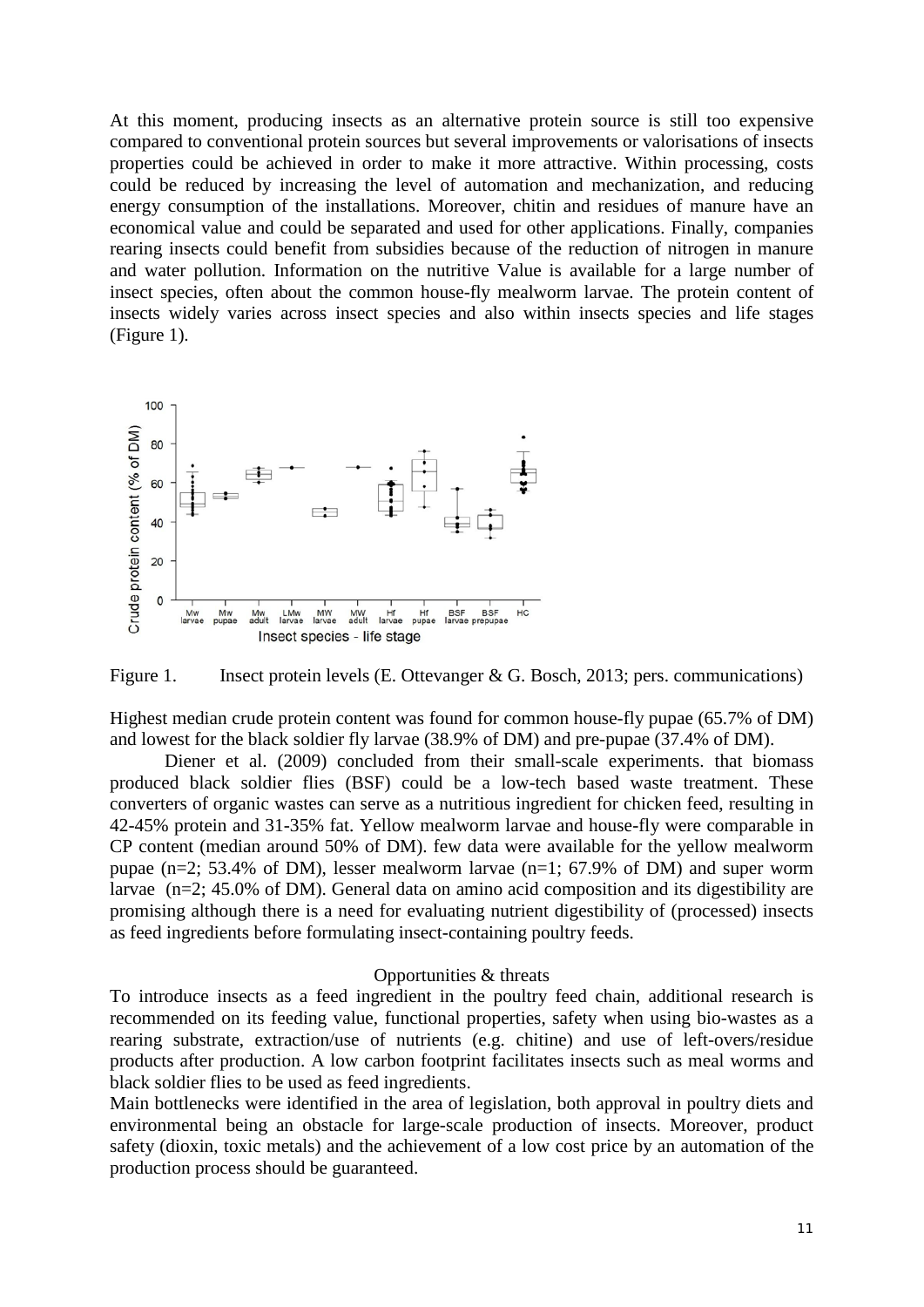## **Microbial proteins**

#### Characterization

Øverland et al. (2010) reported that methanotrophic bacteria are able to efficiently convert natural gas (methane; methanol) into high-quality proteins by anaerobic fermentation and, hence, may be a good alternative for sustainable protein sources. Bacterial protein meals (BPM) or autolysates (BPA) were evaluated in poultry diets where the proteins meals especially showed to be a suitable protein source for broiler chicken. With BPM, improved growth performance of broiler chicken (Table 9) and litter quality was observed.

| Table 9.          | BPM concentrations and growth performance of broiler chicken |                |            |                   |                                                                            |  |  |
|-------------------|--------------------------------------------------------------|----------------|------------|-------------------|----------------------------------------------------------------------------|--|--|
|                   |                                                              | BPM g/kg       |            |                   |                                                                            |  |  |
|                   |                                                              |                | 40         | 80                | 120                                                                        |  |  |
| Weight gain $(g)$ |                                                              | 2213           | 2146       | 2154              | 2167                                                                       |  |  |
| Feed intake $(g)$ |                                                              | $3404^a$       | $3174^{b}$ | 3209 <sup>b</sup> | $3171^b$                                                                   |  |  |
|                   | Feed conversion efficiency                                   | $0.65^{\rm a}$ | $0.676^b$  | $0.672^b$         | $0.684^{b}$                                                                |  |  |
| Mortality $(n)$   |                                                              |                |            | 4                 |                                                                            |  |  |
|                   |                                                              |                |            |                   | $\alpha$ <sub>rran</sub> l <sub>on</sub> d <sub>ata</sub> l $(\alpha$ 010) |  |  |

Øverland et al. (2010)

Adding BPM to diets reduced feed intake but improved weight gain:feed overall up to 35 days. No effects on viscosity of diets was observed and minor effects on litter quality.

#### Opportunities & threats

Bacterial protein meals have a tremendous potential for protein production (50 tons/d ...), have a high nutritional value and balanced amino acids composition and a high digestibility. A positive effect on carcass quality was observed (Hellwing et al., 2006). It is a low risk ingredient, free of dioxins, with no anti-nutritive factors and GMO-free. Bacteria generally have a high content of nucleic acid, non-selective optimal pH, and high risks of toxicity by endotoxins and membrane substances. Because of their small size, they are most difficult to separate.

#### **Considerations for the use of unconventional protein sources.**

In Table 10 (next page), the characteristics of the selected protein sources with respect to protein yield, nutritional value, CFP, LuLuc, N-requirement, estimated period of coming commercially available in the EU, and applicability in organic diets are summarized. Wheat gluten meal is added as a reference ingredient.

#### **Conclusions**

As general conclusions, recommendations are given for plant breeding aspects to improve the yield of production of European soybeans and oats; large scale cultivation, processing and feasibility of aquatic, leave and insect proteins for application as feed still needs more research.

Enhancing plant protein content by processing needs further development, especially for duckweed and algae, including sustainability aspects.

Finally, the nutritional value of products such as leaf proteins, some aquatic proteins and insects is not known sufficiently. Moreover, aspects of cell wall degradation, feed safety and legislation should be covered.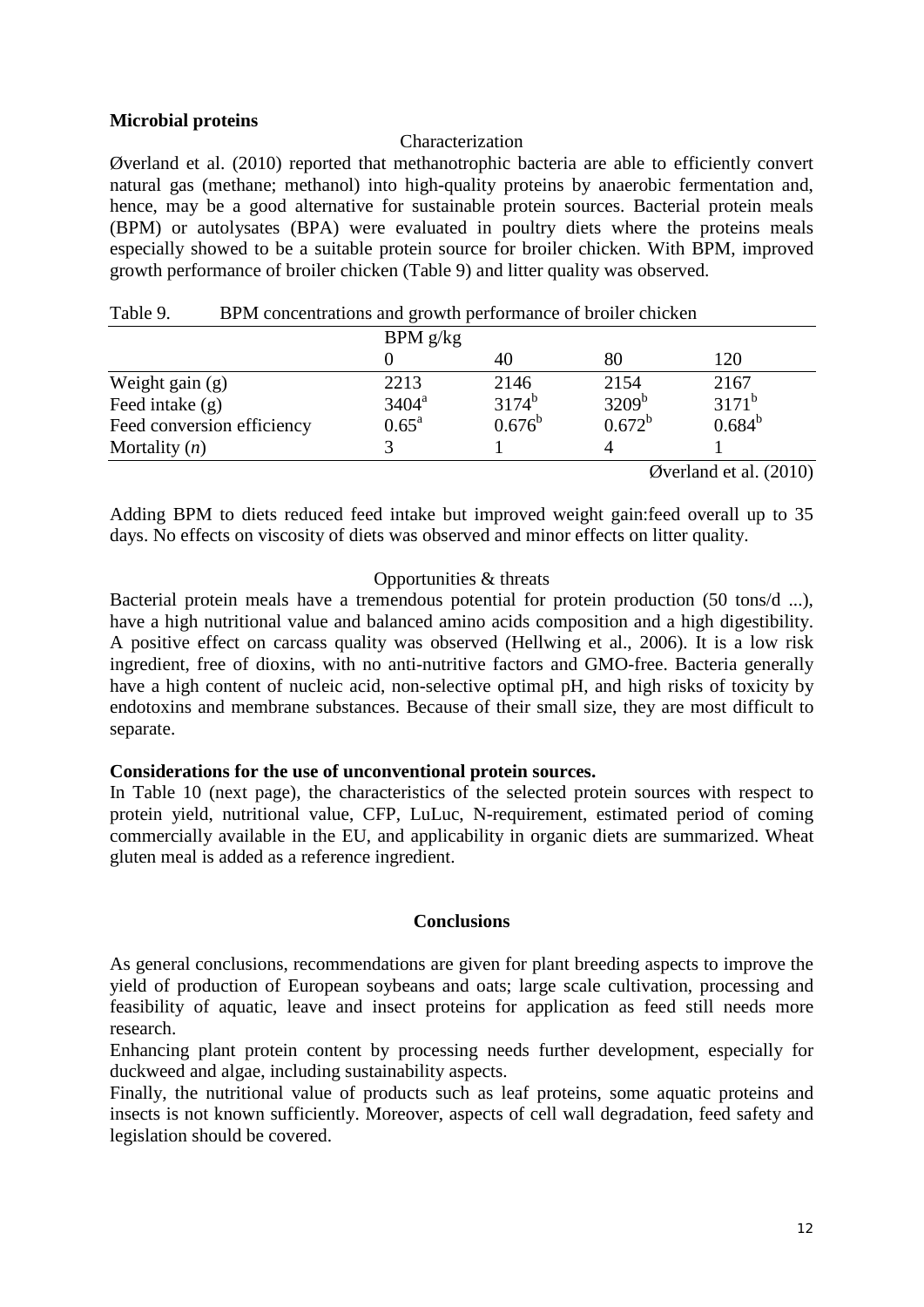|                              | Protein                  | Nutritional                        | Carbon                   | Luluc <sup>4</sup> | $N-$                         | Availability             | Applicable                       |
|------------------------------|--------------------------|------------------------------------|--------------------------|--------------------|------------------------------|--------------------------|----------------------------------|
|                              | yield/ha <sup>1</sup>    | value for the<br>$\text{animal}^2$ | Footprint <sup>3</sup>   |                    | Require-<br>$m$ <sup>5</sup> | In EU on                 | in organic<br>diets <sup>7</sup> |
|                              |                          |                                    |                          |                    |                              | short term <sup>6</sup>  |                                  |
| <b>Cereal co-products</b>    |                          |                                    |                          |                    |                              |                          |                                  |
| Wheat gluten meal            | $\boldsymbol{+}$         | $+/+$                              | $\boldsymbol{+}$         | $+/+$              | $+/-$                        | $+/+$                    | $\boldsymbol{+}$                 |
| <b>Defatted European oil</b> |                          |                                    |                          |                    |                              |                          |                                  |
| seed products                |                          |                                    |                          |                    |                              |                          |                                  |
| Soybean meal                 | $^{+}$                   | $+/+$                              | $+/-$                    | $\boldsymbol{+}$   |                              | $+/-$                    |                                  |
| Soybean concentrate          | $\ddot{}$                | $+/+$                              | $+/-$                    | $\ddot{}$          | $\qquad \qquad +$            | $+/-$                    | $\pm$                            |
| Rapeseed meal                | $+/-$                    | $+/-$                              | $+/-$                    | $+/+$              | $\Box$                       | $+/+$                    | $\overline{a}$                   |
| Rapeseed concentrate         | $+/-$                    | $+/-$                              | $+/-$                    | $+/+$              | $\overline{\phantom{a}}$     | $+/+$                    | $\qquad \qquad +$                |
| Sunflower meal               | $+/-$                    | $\pm$                              | $\ddot{}$                | $\boldsymbol{+}$   | $\ddot{}$                    | $+/+$                    | $\frac{1}{2}$                    |
| Sunflower concentrate        | $+/-$                    | $\overline{\mathcal{L}}$           | $\ddot{}$                | $+$                | $\ddot{}$                    | $\Box$                   | $\ddot{}$                        |
| <b>Grain legumes</b>         |                          |                                    |                          |                    |                              |                          |                                  |
| Pea                          | $\boldsymbol{+}$         | $+/+$                              | $+/-$                    | $+/-$              |                              | $+/+$                    | $\boldsymbol{+}$                 |
| Pea concentrate              | $\ddot{}$                | $+/+$                              | $+/-$                    | $+/-$              | $\ddot{}$                    | $+/+$                    | $\ddot{}$                        |
| Vicia faba                   | $+$                      | $+/-$                              | $+/-$                    | $\qquad \qquad +$  | $\ddot{}$                    | $+/+$                    | $\qquad \qquad +$                |
| Vicia faba concentrate       | $\ddot{}$                | $+/+$                              | $+/-$                    | $\boldsymbol{+}$   | $\qquad \qquad +$            | $\ddag$                  | $\ddag$                          |
| Lupine                       | $+/-$                    | $\Box$                             | $+/-$                    | $\blacksquare$     | $\ddot{}$                    | $+/+$                    | $\pm$                            |
| Lupine concentrate           | $+/-$                    | $\overline{?}$                     | $+/-$                    | $\equiv$           | $\ddot{}$                    | $\ddag$                  | $\ddot{}$                        |
| Chickpea                     | $\blacksquare$           | $\overline{?}$                     | $\overline{?}$           | $\overline{?}$     | $\overline{?}$               | $+/-$                    | $\qquad \qquad +$                |
| <b>Forage legumes</b>        |                          |                                    |                          |                    |                              |                          |                                  |
| Lucerne                      | $+$                      | $\overline{\phantom{a}}$           | $\overline{\phantom{0}}$ | $\boldsymbol{+}$   | $\ddot{}$                    | $+/+$                    | $\qquad \qquad +$                |
| <b>Leaf proteins</b>         |                          |                                    |                          |                    |                              |                          |                                  |
| Grass protein                | $\ddot{}$                | $\blacksquare$                     | $\equiv$                 | $\overline{?}$     | $\overline{?}$               | $+$                      | $\ddot{}$                        |
| Sugar beet protein           | $\overline{\phantom{a}}$ | $\overline{a}$                     | $\overline{a}$           | $+/+$              | $+/+$                        | $\equiv$                 | $\ddot{}$                        |
| <b>Aquatic proteins</b>      |                          |                                    |                          |                    |                              |                          |                                  |
| Algae                        | $++$                     | $\overline{?}$                     | $\overline{\phantom{a}}$ | $+/+$              | $\overline{?}$               | $+/-$                    | $\overline{?}$                   |
| Seaweed                      | $+/+$                    | $\overline{\phantom{a}}$           | $\overline{\phantom{0}}$ | $+/+$              | $+/+$                        | $\overline{\phantom{a}}$ | $\overline{?}$                   |
| Duckweed                     | $+/+$                    | $\overline{\mathcal{L}}$           | $\overline{\phantom{a}}$ | $+/+$              | $\overline{?}$               | $+/-$                    | $\overline{?}$                   |
| <b>Cereal protein</b>        |                          |                                    |                          |                    |                              |                          |                                  |
| Oat protein                  | $^{+\!/}$                | $+/-$                              | $\boldsymbol{+}$         | $\pm$              | $\overline{\phantom{a}}$     | $+/-$                    | $\boldsymbol{+}$                 |
| Quinoa protein               |                          | $\overline{?}$                     | $\overline{?}$           | $\overline{?}$     | $\overline{2}$               | $\overline{?}$           | $^{+}$                           |
| <b>Insects</b>               | $+/+$                    | $\gamma/+/-$                       | $\overline{\mathcal{L}}$ | $+/+$              | $+/+$                        | $+/-$                    | $\overline{?}$                   |
| <b>Microbial proteins</b>    | $+/+/+$                  | $\overline{?}$                     | $\overline{2}$           | $\overline{?}$     | $\overline{?}$               | $\overline{?}$           | $\overline{?}$                   |

## Table 10. Some characteristics of selected protein sources under EU-conditions

-  $=$  < 500 kg/ha; +/- = 500 – 1000 kg/ha; + = 1000 – 2000 kg/ha; ++ = > 2000 kg/ha

$$
= \text{Ideal ??} \text{Protein digestibility} < 75\%
$$

 $+/-$  = Protein digestibility > 75% and < 80%

 $+$  = Protein digestibility > 80% and < 85%

$$
++\qquad \qquad = \text{Protein digestibility} > 85\%
$$

1

2

$$
^{3,4,5}) \qquad - \qquad = \text{CFP} > 1000 \text{ CO}_2\text{-eq}; \text{Luluc} > 1000 \text{ CO}_2\text{-eq}; \text{N-requirement} > 50 \text{ g N/kg yield}
$$

$$
+/-
$$
 = CFP > 500 CO<sub>2</sub>-eq; LuLuc > 500 CO<sub>2</sub>-eq; N-requirement > 25 g N/kg yield

+ 
$$
=
$$
 CFP > 250 CO<sub>2</sub>-eq; LuLuc > 250 CO<sub>2</sub>-eq; N-requirement > 10 g N/kg yield

 $+/-$  = CFP < 250 CO<sub>2</sub>-eq; LuLuc < 250 CO<sub>2</sub>-eq; N-requirement < 10 g N/kg yield

$$
\begin{array}{ll}\n^{6}\\
\end{array}\n\text{ - } \quad = > 10 \text{ years } +/- = 5 - 10 \text{ years } + = 0 - 5 \text{ years } +/+ = \text{ currently available } \\
^{7)}\\
\text{ - } \quad = \text{no}
$$